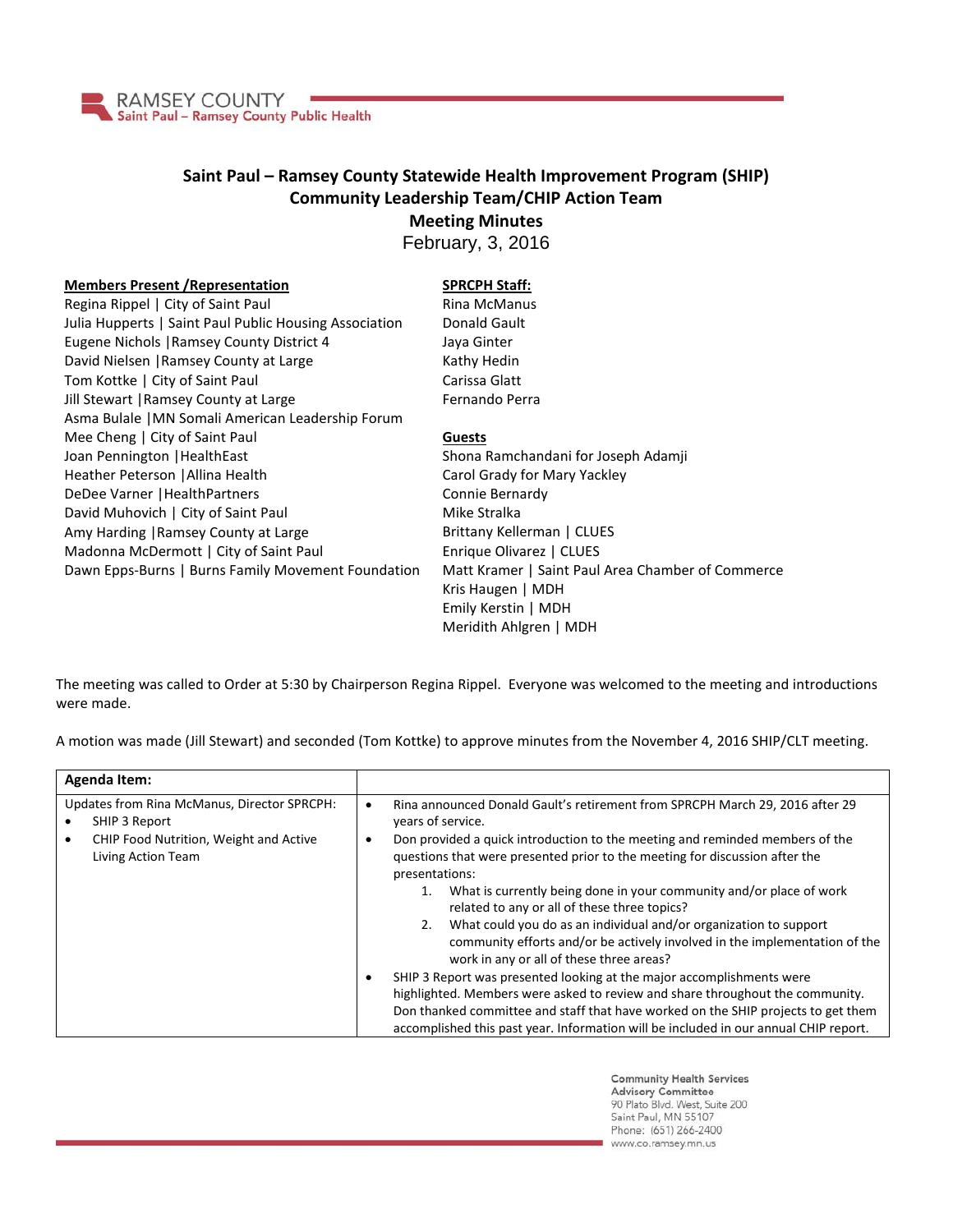

| Worksite Wellness presentation: Matt Kramer | Matt Kramer provided an overview of the worksite wellness activities being promoted to            |
|---------------------------------------------|---------------------------------------------------------------------------------------------------|
| (President), Saint Paul Area Chamber of     | the Saint Paul Area Chamber of Commerce (SPACC) members.                                          |
|                                             |                                                                                                   |
| Commerce.                                   |                                                                                                   |
|                                             | There are 3 key areas under SHIP 3:                                                               |
|                                             |                                                                                                   |
|                                             | <b>Business Outreach and Recruitment</b><br>$\bullet$                                             |
|                                             | <b>Communications and Promotion</b><br>$\bullet$                                                  |
|                                             | Self-Evaluation                                                                                   |
|                                             | $\bullet$                                                                                         |
|                                             |                                                                                                   |
|                                             | Wellness committee representatives from various organizations came together to work on            |
|                                             | creating organizational changes within worksite wellness; they completed an assessment,           |
|                                             | created a plan and implemented organizational changes.                                            |
|                                             |                                                                                                   |
|                                             | Specifically at SPACC some organizational changes were needed:                                    |
|                                             | No formal policy on healthy eating and catering - an internal catering policy was                 |
|                                             |                                                                                                   |
|                                             | created                                                                                           |
|                                             | No formal policy on healthy lifestyle – Implemented an external catering policy with<br>$\bullet$ |
|                                             | healthy choices                                                                                   |
|                                             | No option for employees who wished to alter their workspace - Joined the YMCA as<br>$\bullet$     |
|                                             | a member, staff now have walking meetings and modified the employee handbook to                   |
|                                             | explicitly call out exercise during the day or before and after work                              |
|                                             |                                                                                                   |
|                                             | Staff were surveyed - 12 of 15 employees have a standing desk<br>$\bullet$                        |
|                                             |                                                                                                   |
|                                             | Things learned during SHIP 3:                                                                     |
|                                             |                                                                                                   |
|                                             | Staying healthy saves money in the future. This challenged us to talk about                       |
|                                             | investment vs. cost                                                                               |
|                                             | Defining initiatives<br>$\bullet$                                                                 |
|                                             |                                                                                                   |
|                                             |                                                                                                   |
|                                             | <b>SHIP 4 focus</b>                                                                               |
|                                             |                                                                                                   |
|                                             | Breastfeeding support<br>$\bullet$                                                                |
|                                             | Tobacco cessation<br>$\bullet$                                                                    |
|                                             | Health eating<br>$\bullet$                                                                        |
|                                             | <b>Physical Activity</b><br>$\bullet$                                                             |
|                                             |                                                                                                   |
|                                             |                                                                                                   |
|                                             | <b>Next steps:</b>                                                                                |
|                                             |                                                                                                   |
|                                             | Workplace Wellness Toolkit will be created with hotlinks which can be shared with                 |
|                                             | others upon completion                                                                            |
|                                             | Continue to find businesses and recruit at least 12 for assessment and technical<br>$\bullet$     |
|                                             | assistance to make organizational changes                                                         |
|                                             | Build internal capacity and have a wellness point purpose available to partners<br>$\bullet$      |
|                                             |                                                                                                   |
|                                             | Build awareness and brand<br>$\bullet$                                                            |
|                                             | Working with priority organizations as determined by SHIP<br>$\bullet$                            |
|                                             |                                                                                                   |
|                                             | Matt Kramer emphasized that healthier people perform better in the office. Engaged                |
|                                             | employees are better for the employer. Employers that look at worksite wellness hope              |
|                                             | that the positive behavior will change people's lives outside of the office too.                  |

Community Health Services<br>Advisory Committee<br>90 Plato Blvd. West, Suite 200<br>Saint Paul, MN 55107<br>Phone: (651) 266-2400 www.co.ramsey.mn.us